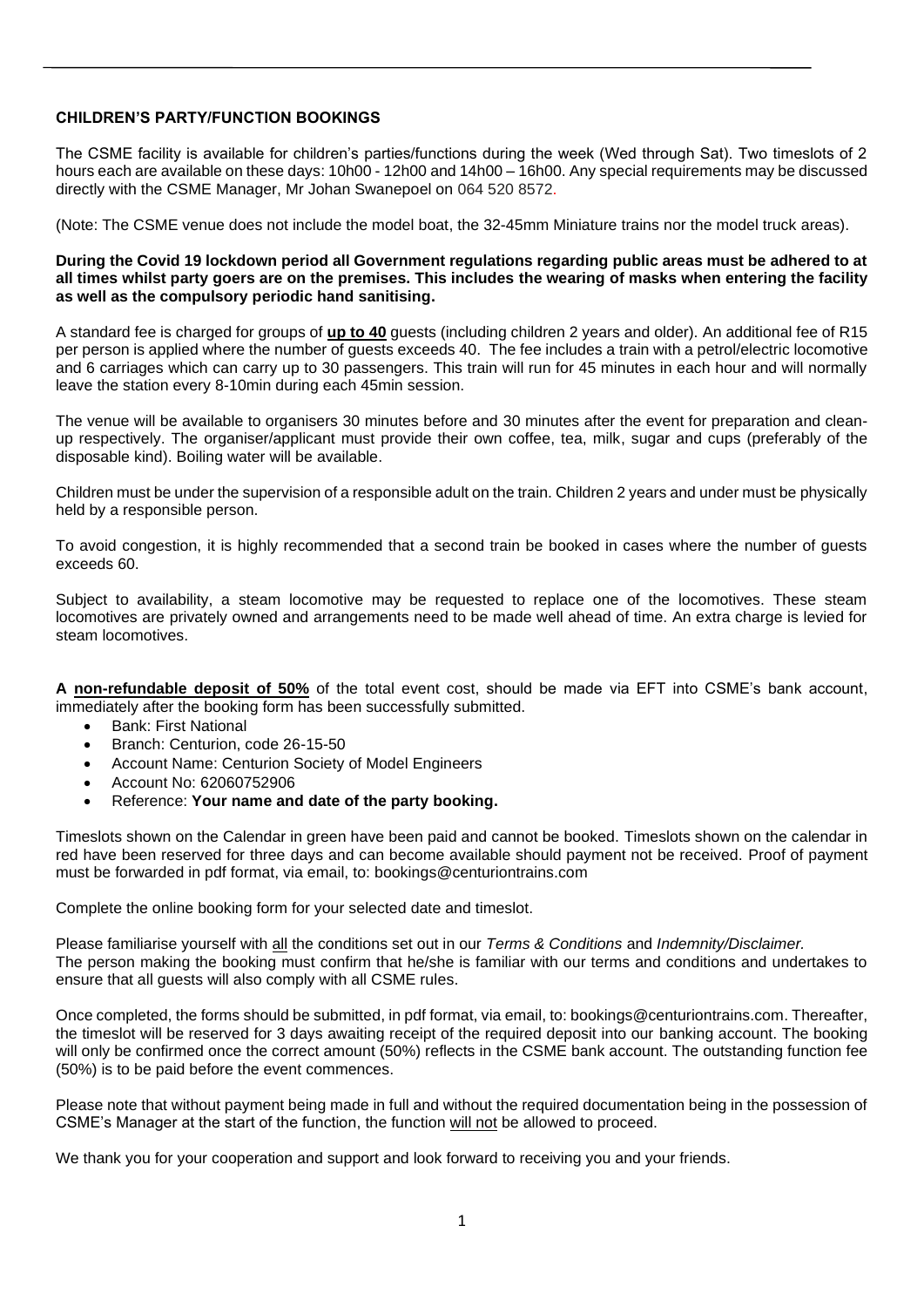# **CSME CHILDREN'S PARTY/FUNCTION BOOKING FORM**

### **Personal details of the responsible person/organiser**

| Full Name*                         |             |             |  |
|------------------------------------|-------------|-------------|--|
| ID Number*                         |             |             |  |
| Address                            |             |             |  |
|                                    |             |             |  |
| Contact Number*                    |             |             |  |
| Email Address*                     |             |             |  |
| Date of function                   |             |             |  |
| Time of function (please tick box) | 10h00-12h00 | 14h00-16h00 |  |
| Number of people (2y or older)     |             |             |  |

#### **Services required**

| Standard party/function fee                   | R 1200                     | R 1 200.00 |
|-----------------------------------------------|----------------------------|------------|
|                                               | up to 40 persons           |            |
| Extra persons (more than 40 persons)          | R 15                       |            |
|                                               | per person in excess of 40 |            |
| Extended hours (maximum 2 hours, only by      | R 600 per hour             |            |
| special arrangement with the Manager)         |                            |            |
| Extra train (recommended if more than 60      | R 900                      |            |
| quests)                                       |                            |            |
| Steam Locomotive (by special request)         | R 600                      |            |
| Jumping Castle (only one available)           | R 300 for a 2 hour session |            |
|                                               | & R150 per hour thereafter |            |
| Kiddies Table & Chairs (6 tables 24 chairs-   | R 80                       |            |
| only one set available)                       |                            |            |
|                                               | <b>TOTAL owing</b>         |            |
| 50% non-refundable deposit payable on         | 50% Deposit                |            |
| submission (booking cancelled if not received |                            |            |
| within 3 days) $6$                            |                            |            |
| Payable at or before event (event cannot      | 50% Balance                |            |
| commence without this payment)                |                            |            |
| Office use                                    | Deposit paid on            |            |
| Office use                                    | Balance paid on            |            |

\* Required fields

I confirm that I have read and agree to CSME terms and conditions for the above event. I undertake to ensure that all persons attending will also comply with these conditions and any safety rules in effect.

# **Please submit the completed forms in pdf format, via email to: bookings@centuriontrains.com**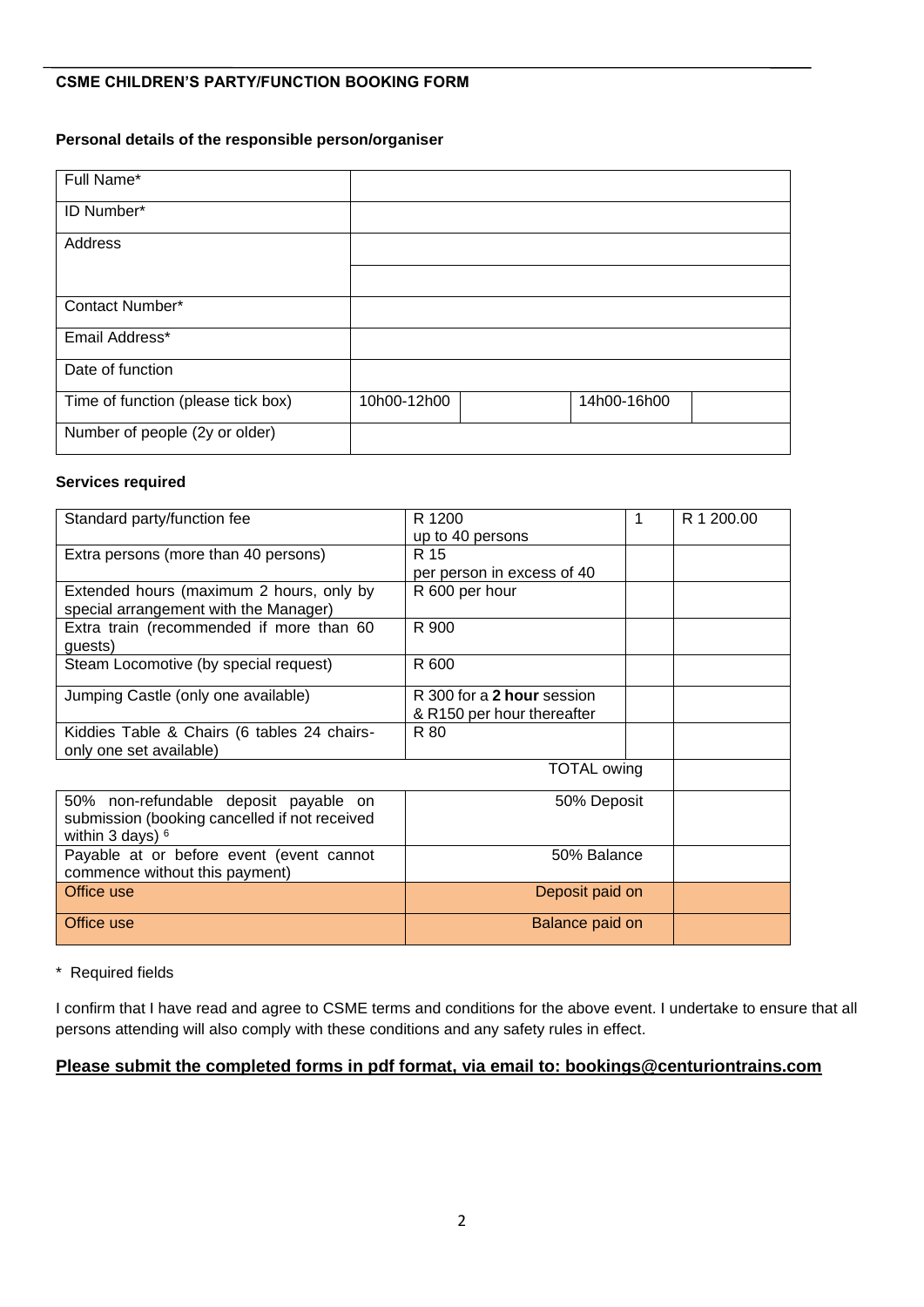## **CSME PARTY/FUNCTION INDEMNITY DISCLAIMER**

## **This form should be printed out and signed before the event can take place**

The Centurion Society of Model Engineers (CSME) and their official representatives, members, subcontractors, promoters and organisers in whole or in part, shall not be liable in any way whatsoever for any loss, injury or damage (including but not limited to consequential or special damages or loss of profits) of whatsoever nature, and whether or not caused by the negligence (gross or otherwise) of the CSME and their official representatives, members, promoters and organisers arising out of, incidental to, or in connection in any way, with the use or access to the CSME facilities, the conveyance of ( or failure to convey ) any passenger or person, the property of any person. The CSME and their official representatives, members, promoters and organizers are hereby released from any duty of care towards such passenger or person.

The waiver referred to above will be binding on the heirs, dependents, assignees, executors, trustees or other legal representative of the passenger or person which is conveyed or in respect of which there is a failure to convey, as the case may be.

I, and my guests, enter the premises of the CSME at own risk and willingly participate in any train rides, outings, or functions. I take full responsibility in the event of any mishap or occurrence giving rise to property damage or personal injury.

I further declare that I am aware of the potential risks and dangers associated with entering the premises of the CSME especially with respect to safety during train rides, which I hereby understand and accept. I undertake to ensure that all guests understand and comply with safety rules and instructions given by authorized staff.

|  | Sign |  |  |  |
|--|------|--|--|--|
|--|------|--|--|--|

 $\overline{\phantom{a}}$  , and the contribution of the contribution of the contribution of the contribution of the contribution of the contribution of the contribution of the contribution of the contribution of the contribution of the

Signature Witness

Print name Print name

\_\_\_\_\_\_\_\_\_\_\_\_\_\_\_\_\_\_\_\_\_\_

# **Please submit the completed forms in pdf format, via email to: bookings@centuriontrains.com**